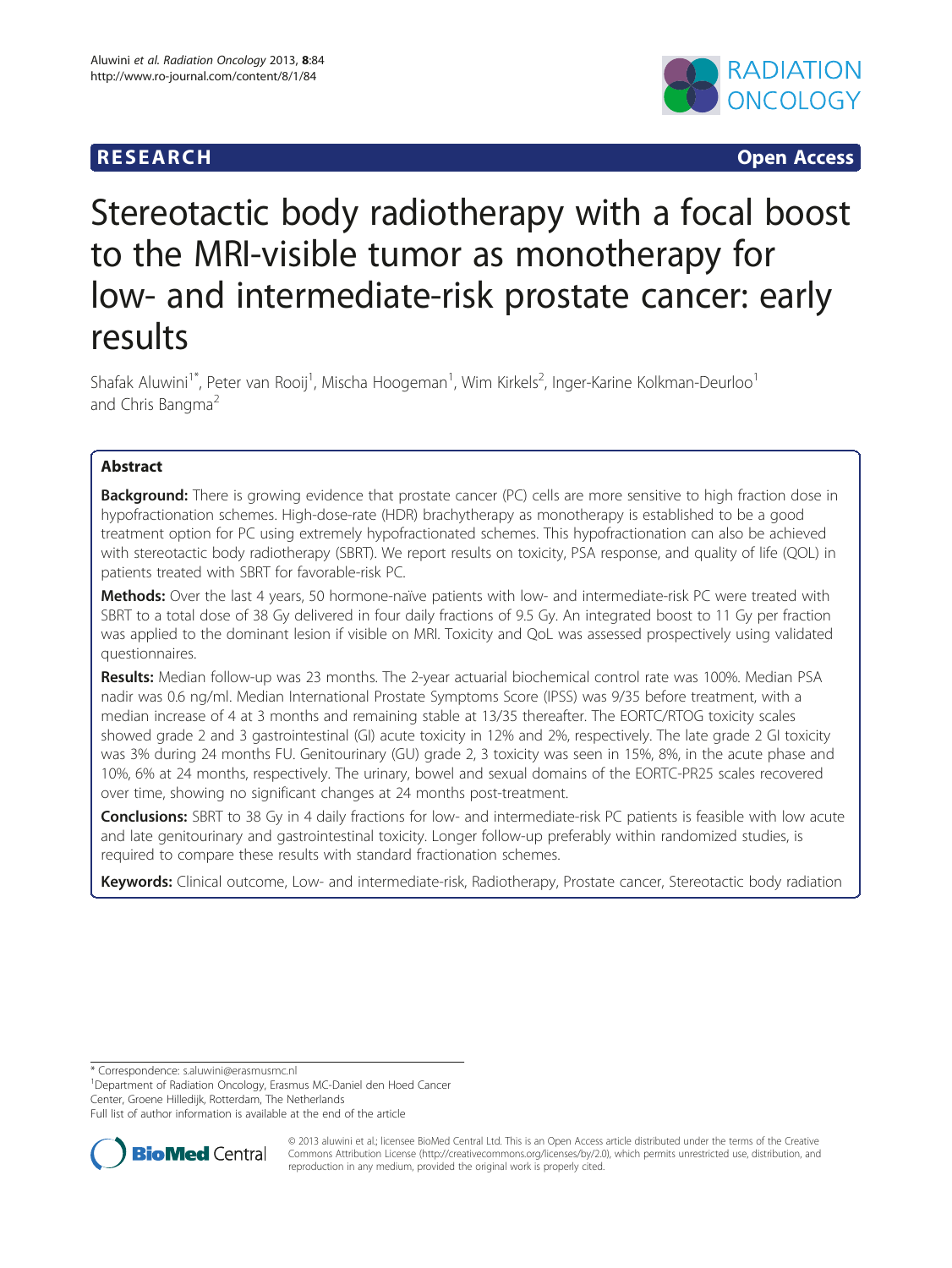# Background

Although external beam radiotherapy (EBRT) is a highly effective treatment for prostate cancer (PC), the long course of 7–9 weeks can have a negative impact on the patients' quality of life (QoL) and hospital resources. Hypofractionated radiotherapy is used increasingly because of its radiobiological benefits, acceptable toxicity, economic and social advantages.

Several publications suggest a radiobiological rationale for hypofractionated radiotherapy in PC [\[1,2](#page-6-0)]. This indicates a high sensitivity of PC to fraction dose but not to the total dose, suggesting the possibility of significant therapeutic benefit from hypofractionation in terms of local control and reduction of normal tissue complication probability for bladder and rectum [\[1](#page-6-0)-[3\]](#page-6-0).

Brachytherapy is commonly used as treatment for PC because of the possibility to deliver a high dose to the prostate while sparing the surrounding organs at risk (OARs). The use of high-dose-rate brachytherapy (HDR-BT) is proven to be safe and effective and this technique is increasingly used either as a boost after EBRT or as monotherapy [[4,5\]](#page-6-0). Fuller et al. [\[6](#page-6-0)] demonstrated that it is possible to achieve the same dose distributions with SBRT as with HDR-BT. Based on these findings and our HDR-BT experience, we initiated an SBRT protocol to treat low- and intermediate-risk PC patients. This protocol was used for patients who were not eligible for HDR brachytherapy.

# Methods

# Patients and planning

Between June 2008 and November 2011, 50 hormonenaïve patients with biopsy-proven low- to intermediaterisk PC underwent SBRT treatment of PC, using the Cyberknife $^{\circledR}$ , in four daily fractions of 9.5 Gy to a total dose of 38 Gy.

The first 10 patients were treated in a pilot study with the results reported in 2010 [[7](#page-6-0)]. The inclusion criteria can be found in this report as well. These patients were not eligible for HDR brachytherapy because of a large volume of the prostate (> 50 cc), or a combination of limited urine flow/second  $(Q$ -max  $\langle$  10 ml/sec.) and a significant residual volume in the bladder (>100 cc) (37/50, 74%). Other reasons were: transurethral resection of the prostate in the medical history in six patients (12%), pelvic surgery in two (4%) and hip joint prostheses in five (10%). Patients with clinical stages T1c-T2a, Gleason-score 6 and PSA ≤10 ng/ml were defined as low-risk PC. Patients with PSA 10–20 ng/ml, and/or T2b-T3a and/or Gleasonscore 7, were defined as intermediate-risk PC [[8\]](#page-6-0).

In all patients, four gold fiducial seeds were implanted in the prostate through ultrasound-guided trans-perineal pre-loaded needles. One week after fiducial implantation, computed tomography (CT) and magnetic resonance images (MRI) were acquired. T1- and T2-weighted sequences were performed (1.5 Tessla without endorectal coil) to elaborate the treatment plan after placement of a Foley catheter. The Foley catheter was delineated as the urethra. The CT and MRI images were matched on the markers and the Foley catheter.

All patients followed a low fiber dietary protocol to minimize intestinal activity.

The MultiPlan (version 2.1.5, Accuray) treatment planning system was employed. If the dominant tumor was visible on the MRI, an integrated boost to the visible tumor was planned up to 11 Gy/fraction which is 120% of the prescribed dose (PD). The planning target volume (PTV) included the prostate expanded by 3 mm in all directions and had to receive  $\geq$  95% of the PD. Minor violation of the constraints up to 110% of the constraint dose were accepted. Details on treatment planning and applied constraints can be found in an earlier report [\[7](#page-6-0)].

# PSA measurement, toxicity, and QoL

All patients were followed prospectively. Biochemical failure (BF) was determined according to the Phoenix definition (nadir PSA  $+ 2$  ng/ml) [[9\]](#page-6-0). A PSA bounce is defined as a transient rise in the PSA level with a subsequent normalization of the PSA values [\[10](#page-6-0)]. GI and GU toxicity was defined and reported using the Radiation Therapy Oncology Group and European Organization for Research and Treatment of Cancer (RTOG-EORTC) scoring criteria [[11\]](#page-6-0). RTOG-EORTC toxicity and the IPSS questionnaires were sent to the patients at the following time points: baseline, at 1, 2, 3, 6, 12 months after treatment, and twice yearly thereafter. International Index of Erectile Function (IIEF) and the EORTC QLQ-PR25 questionnaires were sent at baseline, 6 and 12 months after treatment, and yearly afterward. All patients were seen every 3 months in the first year and subsequently twice yearly.

#### Statistical analysis

The GI and GU toxicity were evaluated according to the EORTC-RTOG toxicity scores, using a combination of the patients' questionnaires and physicians' charts. The highest-score of toxicity was recorded. Toxicity within 90 days after radiotherapy was considered acute toxicity, and toxicity after 90 days was considered late toxicity. The IPSS, the PR-25 and the IIEF questionnaires were used to asses the GU, GI functional QoL, and erectile function. These questionnaires were analyzed to obtain the net effect on function compared to baseline.

# Results

Table [1](#page-2-0) shows patient characteristics. The MRI staging was: T1c (9, 18%), T2a (22, 44%), T2b (4, 8%), T2c (2, 4%),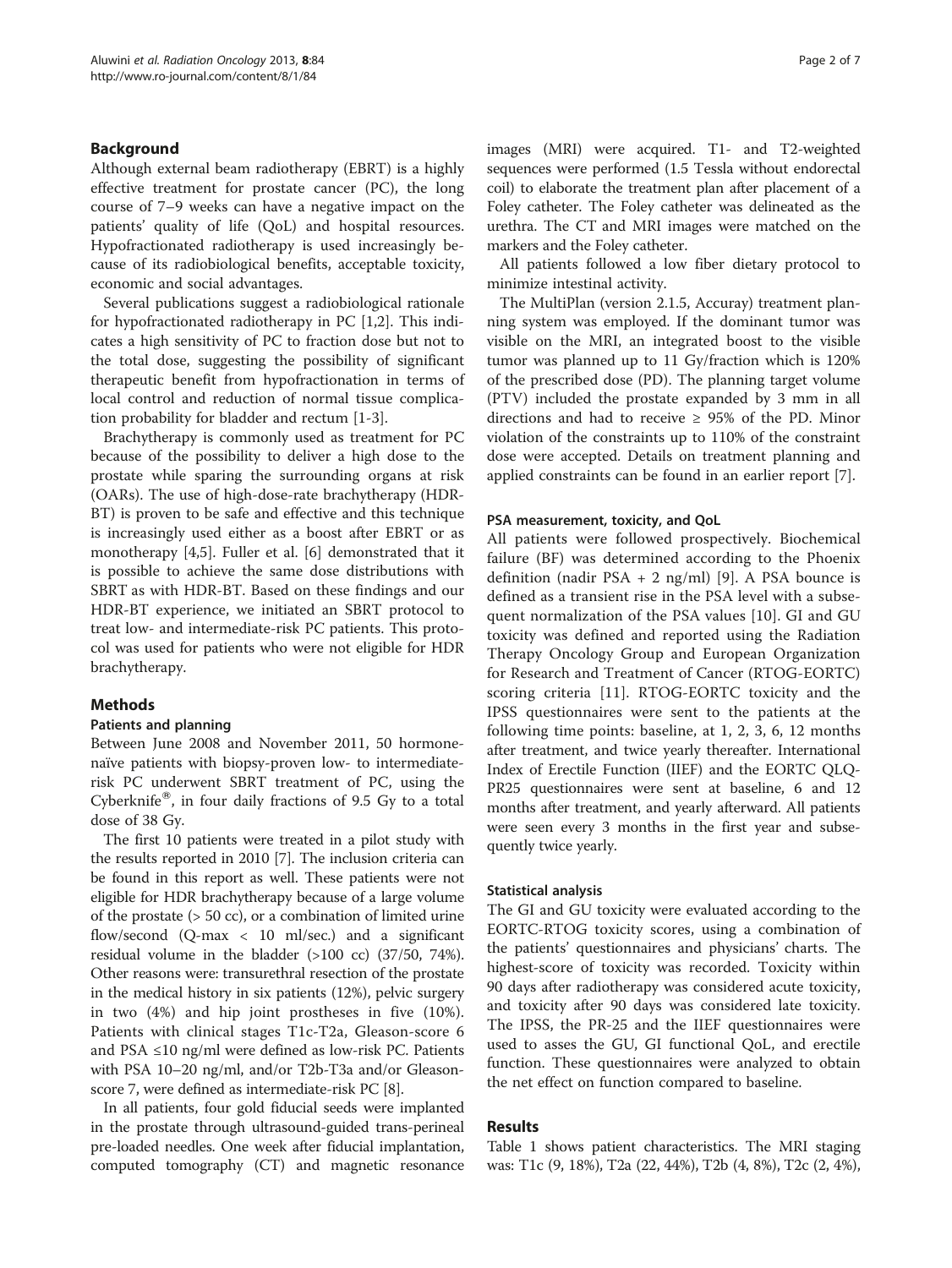<span id="page-2-0"></span>

| Table 1 Patient, tumor and treatment characteristics |  |  |  |
|------------------------------------------------------|--|--|--|
|------------------------------------------------------|--|--|--|

|                          |                                | n              | $n\%$ | Mean<br>(min.-max.) |
|--------------------------|--------------------------------|----------------|-------|---------------------|
| Age                      |                                |                |       | 68 (48-80)          |
| Fup (months)             |                                |                |       | $23(9-47)$          |
| <b>TNM</b>               | T1cN0                          | 31             | 62%   |                     |
|                          | T <sub>2a</sub> N <sub>0</sub> | 17             | 34%   |                     |
|                          | T <sub>2</sub> bN <sub>0</sub> | 1              | 4%    |                     |
|                          | T <sub>2</sub> cN <sub>0</sub> | 1              | 2%    |                     |
| Gleason                  | $3 + 3$                        | 41             | 82%   |                     |
|                          | $3 + 4$                        | 9              | 18%   |                     |
| <b>IPSA</b>              |                                |                |       | $8.2(1.3-16)$       |
| Prostate volume          |                                |                |       | 48 (22-110)         |
| Q-max                    |                                |                |       | $13(4-33)$          |
| Residual                 |                                |                |       | $87(0-300)$         |
| Risk Group               | Low risk                       | 30             | 60%   |                     |
|                          | Intermediate risk              | 20             | 40%   |                     |
| Position positive biopsy | Single sided                   | 31             | 62%   |                     |
|                          | Double sided                   | 19             | 38%   |                     |
| Count positive biopsy    | 1                              | 12             | 24%   |                     |
|                          | 2                              | 14             | 28%   |                     |
|                          | 3                              | 9              | 18%   |                     |
|                          | 4                              | 8              | 16%   |                     |
|                          | 5                              | 5              | 10%   |                     |
|                          | $\overline{7}$                 | $\overline{2}$ | 4%    |                     |

T3a (13, 26%). The mean dosimetric constraints were mostly met but in 30% a minor violation was accepted.

In 14 patients (28%), a visible dominant tumor was detected on the contrast-enhanced MRI with a mean tumor volume of 1.2 cc (range, 0.46–4.1 cc). In three patients more than one lesion was detected. The mean dose to this visible dominant tumor area defined as gross target volume (GTV) was 47.8 Gy (40.3–53.8 Gy) which is 120–150% higher than the PD. Capsule invasion on T2-weighted MRI was registered in 13 (26%) patients. The area of invasion was included in the high dose area (> 100 PD) without changing the margin used.

The treatment time was between 55–130 minutes, there was no difference between patients with or without boost with a mean of 64 minutes versus 59 minutes, respectively.

All patients were alive without biochemical failure at the end of follow-up.

## Acute toxicity

The mean IPSS before treatment was 9/35, did not increase in the acute phase. The percentages of grade 2 and 3 acute GI toxicity were 12% and 2%, respectively. The incidence of grade 2 and 3 acute GU toxicity was 15% and 8%, respectively.

The most common GU complaints during this phase were urinary urge and increased night voiding frequency. Increased stool frequency was the main GI complaint. One out of the first 10 patients needed an indwelling bladder catheter because of urinary retention 1 week after completion of the radiation course. This patient had a baseline prostate volume of 110 cc; the maximum prostate volume allowed was lowered to 90 cc in our protocol following this incident.

# Late toxicity

The chronologic incidence of grade  $\geq 2$  GI and GU toxicity is shown in Figure [1](#page-3-0). The mean IPSS increased to 13/35 at 12 months after treatment, resolved to 10/35 at 24 months (Figure [2\)](#page-3-0). The main cause of grade 2 GU toxicity was increased night voiding frequency (> 4×/night). This reached a peak at 12 months in 20% of patients resolving to 10% at 24 months. Other complaints were urge and radiation prostatitis in two patients which was treated by NSAID. The GI toxicity was limited to increased stool frequency and necessity of using adult diapers which resolved by all (2) patients within 6 months.

There were no differences in toxicity between the group patients with MRI-visible tumor receiving a boost in comparison to the others without MRI-visible tumor.

# PSA nadir and bounce

The median PSA nadir for patients with a follow-up  $\geq 24$ months was 0.6 ng/ml (range, 0.1–2 ng/ml) and 1.1 ng/ml for patients with a FU  $\geq$  12 months (Figure [3](#page-3-0)). Nadir PSA < 1 was reported in 27 patients (59%). PSA bounce was recorded in seven patients (14%), and the mean interval to the bounce episode was 12 months (range, 4.0–22 months).

#### **OoL**

The mean changes in the EORTC-QLQ PR25 score for each domain are shown in Figure [4](#page-4-0). The median PR-25 GU score was increased from 13 before the treatment to 25 at 12 months returning to 21 after 2 years  $(p=0.264)$ . The median bowel symptoms did not change after the treatment. The sexual function was decreased from 75 at the baseline to 66.76 after 2 years ( $p=0.145$ ). The incontinence and bother score was slightly and insignificantly increased in the first 12 months post-treatment, returning to normal afterward. The IIEF results with only 24 months FU are not yet mature for publication [\[12\]](#page-6-0).

# **Discussion**

SBRT is increasingly used because of the possibility of this image-guided technique to minimize the margins needed for treatment, reducing normal tissue dose and resulting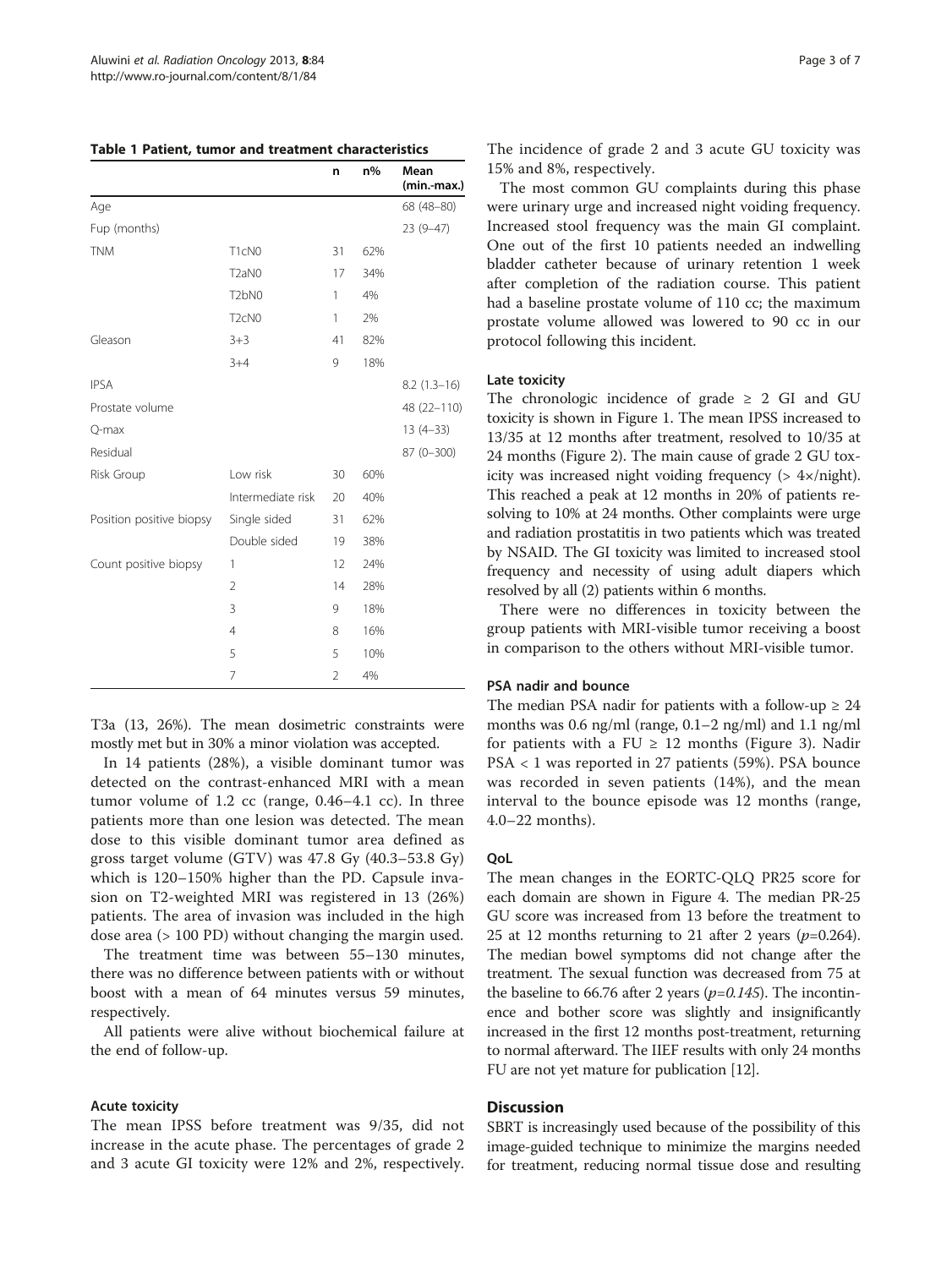<span id="page-3-0"></span>

in a lower percentage of toxicity. This, in combination with the possibility of SBRT to deliver a high radiobiological dose in few fractions makes this technique ideal for the treatment of PC. Our fractionation scheme was used in HDR-brachytherapy series with excellent 10-year results [[5\]](#page-6-0). Despite such good results, the invasive character and the need of hospitalization and anesthesia makes brachytherapy less convenient and a labor intensive method.

# PSA response

In our patients, an excellent early PSA nadir was achieved. This is comparable to HDR and EBRT series with longer

**IPSS**  $35$ 30  $25$ 20 PSS 15  $10$ 13  $13$  $10$ 9 9 C 5 Ċ base line  $3<sub>m</sub>$ 6<sub>m</sub>  $9m$  $12m$  $24m$ outsides not show Figure 2 IPSS. International Prostate Symptoms Score (IPSS) changes (mean). The changes (mean). The changes (mean). Figure 3 PSA. PSA response (outsides not shown).

FU [\[5,13\]](#page-6-0). This is important because the PSA nadir could predict long-term BF and distant metastases-free survival [[5,13,14\]](#page-6-0). Because of our short FU, the final nadir may not yet been reached. Other SBRT series have reported lower PSA nadirs after longer follow-up [[15,16](#page-6-0)]. The percentage of patients with bounce phenomena was lower than the percentage in brachytherapy and EBRT series [\[4,10\]](#page-6-0); the short FU may explain this.

# **Toxicity**

The toxicity percentage was conform literature. Although this group had more GU complaints because of their

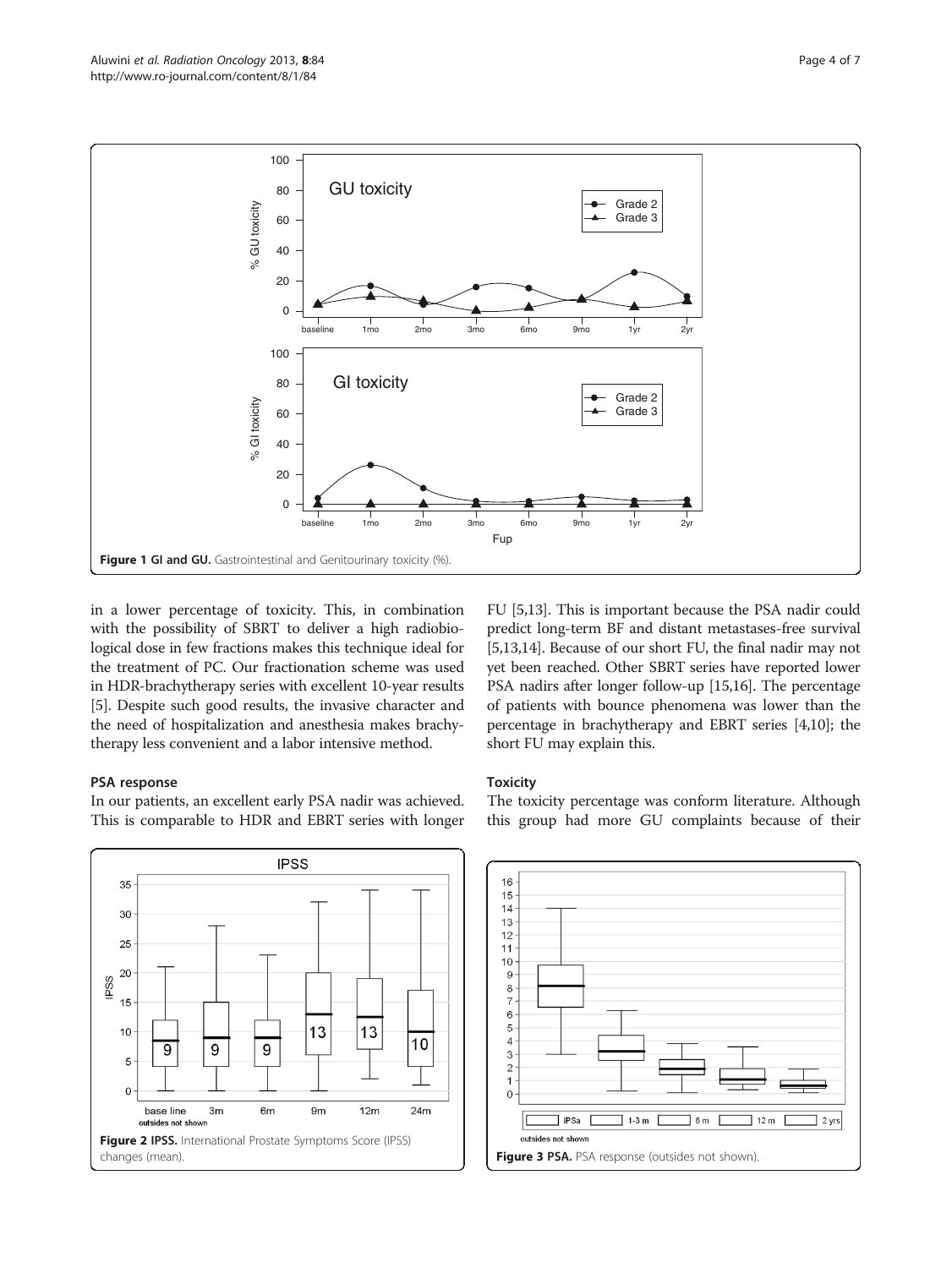<span id="page-4-0"></span>

predisposing factors (large volume, bad flow, high IPSS, TURP or abdominal surgery) before the treatment, they did not show more toxicity in the acute neither in the late phase. This suggests that our treatment could reach lower toxicity percentages in patients without these predisposing factors as confirmed in other SBRT series; e.g. Freeman et al. [\[15\]](#page-6-0) reported 7% and 2.5% grade 2 and 3 GU toxicity, respectively with 2.5%, 0% grade 2, 3 GI toxicity, respectively. King et al. used the same fractionation scheme (5 fractions) as Freeman [[16\]](#page-6-0) and reported 5% and 3.5% for grade 2 and 3 GU late toxicity, respectively. The grade 2 GI toxicity was reported in only 2% of the patients. Several series reported toxicities between 3% and 20% [[17-19](#page-6-0)].

The treatment time was relatively high comparing with conventional series ( > 55 minutes). Fowler. et al. [[20](#page-6-0)] mentioned the influence of treatment time for high fraction dose on the log cell kill (BED) suggested a decrease in the BED for fraction duration of more than 30 minutes. Although this subject requires more discussion it may play a role in decreasing late toxicity for this regimen.

Using our fractionation scheme Jabbari et al. [[21](#page-6-0)] reported a higher grade 2 late toxicity, but a lower grade 3 late toxicity. The number of patients treated with monotherapy was only 20 patients with a shorter followup. To date Jabbari published the only series using our HDR like 4×9.5 Gy scheme.

The relative higher grade 3 GU toxicity in our series compared to other SBRT series could be explained by patient selection; we treated patients with more complaints and predisposing factors. We also used the combination of questionnaires and physician's charts reporting the highest score from both, which could result in higher scores. The difference in measurement instrument using the EORTC/RTOG criteria [[7,15](#page-6-0)-[17](#page-6-0)] in our group where some other series used the Common terminology Criteria for adverse events (CTCAE) [\[18,19](#page-6-0),[21,22\]](#page-6-0), makes a comparison between series difficult.

The different dose levels and fractionation schemes between series could also be a reason for differences in toxicity records Table [2](#page-5-0) shows toxicity of published SBRT series.

# QoL

The EORTC-QLQ PR25 questionnaire is a validated 25-item instrument with four domains (urinary, bowel, sexual, and hormonal), as well as two urinary subscales of incontinence and irritative/bother [\[23](#page-6-0)]. Responses are transformed to a scale of 0–100. For functional scales, higher scores represent better QoL. For symptom scales, higher scores indicate more symptoms or more problems. In our cohort, there was a significant increase in the urinary symptoms in the first year which was reversed at 24 months. The bowel symptoms did not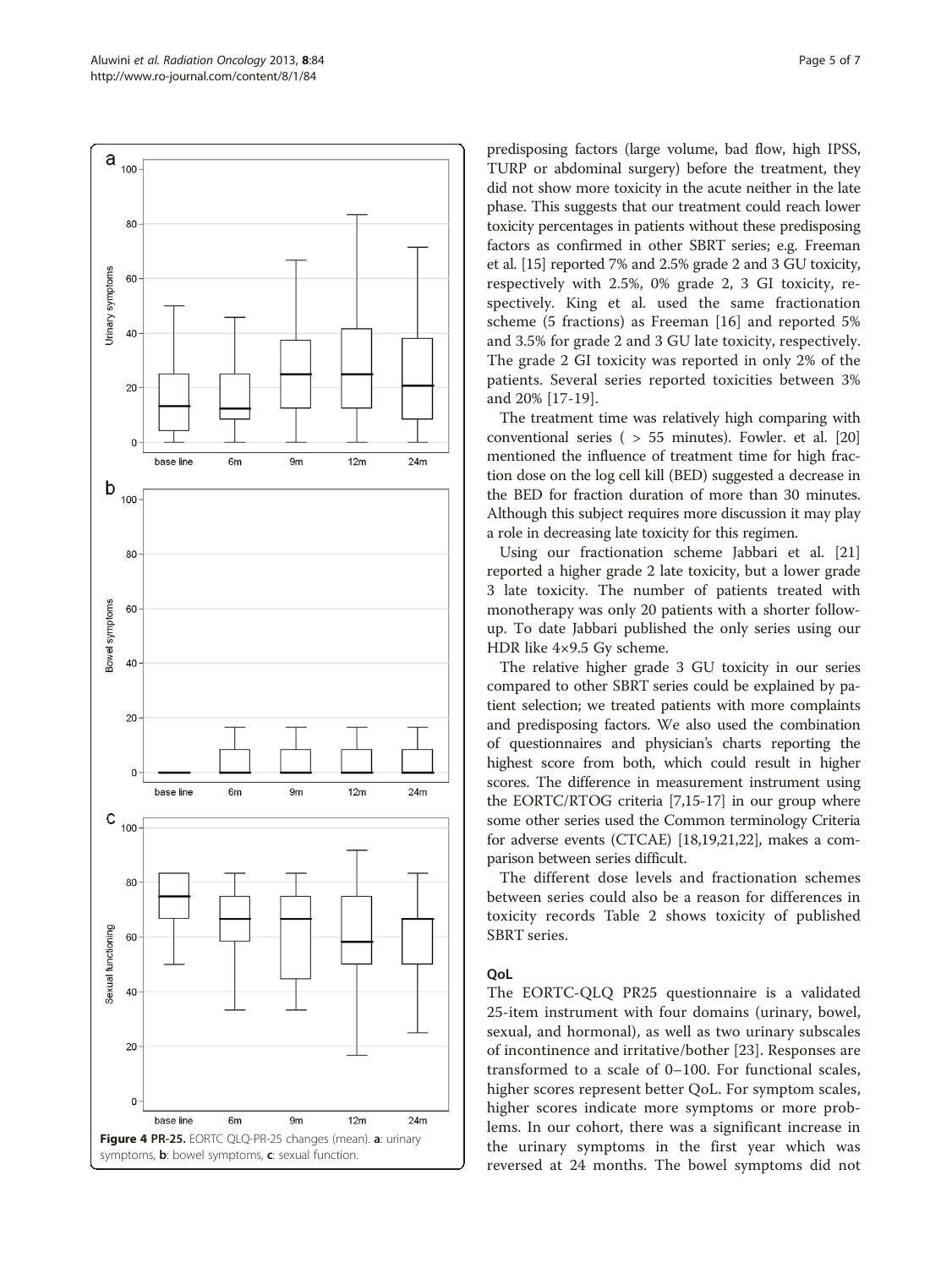|                    |     | N patients          | <b>FU</b> | <b>Acute GU</b> |              | Late GU |         | Acute GI |              | Late GI |              |
|--------------------|-----|---------------------|-----------|-----------------|--------------|---------|---------|----------|--------------|---------|--------------|
|                    |     |                     |           | Grade 2         | Grade 3      | Grade 2 | Grade 3 | Grade 2  | Grade 3      | Grade 2 | Grade 3      |
|                    |     |                     | months    | $\%$            | %            | %       | $\%$    | $\%$     | $\%$         | %       | $\%$         |
| Townsend 2011 [19] | 48  | $5x7 - 7,25$        |           | 10              | 8            |         |         | 13       | $\mathbf 0$  |         |              |
| King 2012 [16]     | 67  | 5×7.25              | 31        |                 |              | 5       | 3       |          |              | 2       | $\circ$      |
| Freeman 2011 [15]  | 41  | $5x7 - 7,25$        | 55        |                 |              |         | 2.5     |          |              | 0       | $\circ$      |
| Katz 2010 [17]     | 304 | $5 \times 7 - 7,25$ | 30        | 4.7             | $\mathbf{0}$ | 2.9     | $\circ$ | 3.6      | $\mathbf{0}$ | 2.9     | $\circ$      |
| Madsen 2010 [22].  | 40  | $5\times6.7$        | 60        | 20.5            | 2.5          | 12.5    | 2.5     | 13       | $\mathbf 0$  | 7.5     | $\mathbf{0}$ |
| Jabbari 2012 [20]  | 38  | $4\times9.5$        | 18        | 45              | $\mathbf{0}$ | 8       | 5       | 5        | 0            | 3       | $\mathbf{0}$ |
| This report        | 50  | $4\times9.5$        | 24        | 15              | 8            | 10      | 6       | 12       | 2            | 3       | $\circ$      |

#### <span id="page-5-0"></span>Table 2 Toxicity SBRT published series

increase and remained stable during the 24 months after treatment, which indicates limited bowel toxicity. The sexual function changes were more obvious at 12 months but not significant after 24 months. This has to be confirmed with the results of the IIEF-questionnaires. There is very limited data published regarding sexual function after SBRT for PC. The group of King et al. [[12\]](#page-6-0) reported the sexual function during 3 years FU of 32 PC patients having undergone SBRT with 5 fractions of 7.25 Gy. They used the Expanded Prostate Cancer Index Composite (EPIC) [[12\]](#page-6-0), unfortunately with the same limitations as the PR-25 questionnaires to give a detailed analysis about the effect of treatment on the sexual function.

## SBRT

Published results of SBRT as monotherapy reported a short FU and many variations in fraction size, total dose, and technique used. Also, the toxicity was measured with different tools making comparison difficult. The group of Freeman and King used five fractions of 7–7.25 Gy first in daily fractions but later in every-other-day fractions [[15](#page-6-0),[16](#page-6-0)]. They planned a more homogeneous dose distribution and used less strict constraints. This is in contrast to our technique, which was also used by Jabbari [[21](#page-6-0)] administering four daily fractions of 9.5 Gy, where the dose distribution inside the prostate is heterogeneous up to 40% above the PD. This heterogeneity contributes to a higher dose in the entire prostate which, in the light of the low alpha/beta of the prostate, may contribute to the excellent HDR brachytherapy results. Furthermore, this gives us the opportunity to shape the dose distribution in the critical area of the prostate to giver higher dose in the entire peripheral zone of the prostate where almost 65% of prostate tumors were found in prostatectomy specimens [[24](#page-6-0)]. Our constraints for bladder and rectum were the same as that of our HDR brachytherapy, restricting the volumes receiving 80% of the PD to <1.5 cc. Minor violations for the rectum and bladder constraints were accepted (80% PD

to 1.5–2 cc) in 30% of the patients, according to the position of the tumor and the patient's anatomical variation, as more than 50% of this group had a prostate volume > 50 cc with a prominent transient zone.

King et al. reported more rectal toxicity in the daily treated group versus the every-other-day treated group [[16\]](#page-6-0). In our current cohort, 10 patients were treated with a weekend rest of 2 days between the four fractions due to logistic reasons. These 10 patients did not show a lower rectal or bladder toxicity. We are aware that the limited number of patients and the relatively short FU make it hard to reach a conclusion about this point.

The number of patients with a visible tumor on the MRI was low (28%), this could be explain because of the inclusion of more low-risk patient with Gleason-score of 6 which is not always visible on the MRI.

SBRT is an emerging treatment approach for PC and so far has been safe and effective as monotherapy. However trials are warranted addressing many of the raising questions about the optimal fraction dose, total dose, safety constraints and the optimal technique to be used. Recently, the results of a phase 1 study concerning dose escalation and toxicity has been published [\[25\]](#page-6-0). Next year we will start a phase III trial to compare this SBRT schemes with the standard EBRT of 39×2 Gy to address outcomes, toxicity and QoL.

### Conclusions

In this cohort where many patients were not suitable for HDR brachytherapy, an SBRT regimen of four daily fractions of 9.5 Gy shows low toxicity in line with the published literature. The PSA response to date is good without any BF. More patients and longer FU is needed to confirm this conclusion.

#### Competing interests

The authors declare that they have no competing interests.

#### Authors' contributions

SA, PvR, MH, IK, CB have made substantial contributions to conception and design; SA, PvR, WK made substantial contributions to acquisition of data; PvR to the analysis of data; SA, PvR were involved in drafting the document;